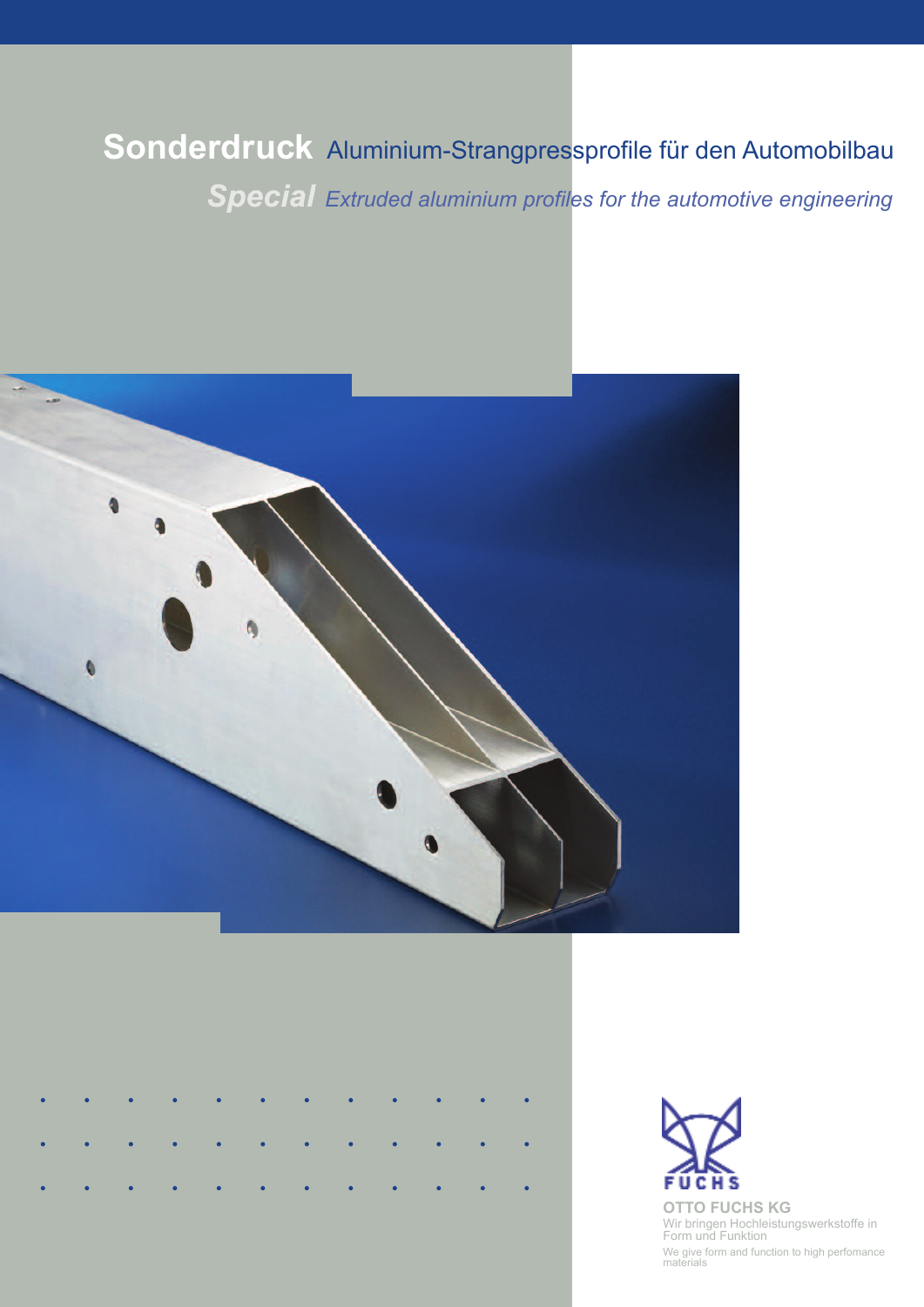# **Aluminiumstrangpressprofile für den Automobilbau neue Lösungen zum verbesserten Leichtbau**

**Extruded aluminium profiles for the automotive engineering new solutions for improved lightweight construction**

Die stetig steigenden Anforderungen bei der Entwicklung neuer Fahrzeuggenerationen beflügeln sowohl die Entwicklung als auch den Wettbewerb moderner Konstruktionswerkstoffe. Einen besonderen Stellenwert nimmt der automobile Leichtbau ein, da die Forderung nach Verbrauchs- und damit vor allem Gewichtsreduzierung heute drängender denn je geäußert wird. Die neueste Gesetzgebung der Europäischen Union, die zur Absenkung der CO<sub>2</sub>-Emissionen feste Grenzwerte für Fahrzeugemissionen sowie Strafsteuern bei Überschreitung der Werte festgelegt hat, stellt dabei eine ganz neue Herausforderung an den Leichtbau dar. Sie eröffnet den Leichtbauwerkstoffen dadurch aber auch neue Chancen.

Die OTTO FUCHS KG aus Meinerzhagen, die bereits seit den 1930er Jahren die Entwicklung und Verarbeitung von Leichtbauwerkstoffen durch Schmieden und Strangpressen auf ihre Fahnen geschrieben hat, leistet heute mehr denn je ihren Beitrag zur Weiterentwicklung von Aluminiumwerkstoffen und stranggepressten Profilkomponenten in diesem wettbewerbsintensiven Umfeld. Ein besonderer Schwerpunkt lag in den letzten Jahren auf vier Projekten mit unterschiedlichen Forderungen bzw. Zielen: gesteigerte statische Festigkeit bis F50 bei gleichzeitig hoher Korrosionsbeständigkeit, höchste statische Festigkeit bis 700 MPa, Crashfähigkeit bei erhöhter Festigkeit bis F31 sowie komplexe Mehrkammerprofile mit statischer Festigkeit größer F33 und schadenstoleranten Eigenschaften. Die Legierungen und die Profilfertigung mit hohen Anforderungen an die Prozessauslegung und kontrolle werden nachfolgend ausführlich dargestellt. Die verbesserten und neuartigen Eigenschaften der Profile werden beschrieben und das Leistungspotenzial in der Anwendung wird aufgezeigt.

Komponenten aus stranggepressten Aluminiumprofilen haben sich in zahlreichen Anwendungen in der Automobilindustrie fest etabliert. Die Warmumformung gewährleistet eine poren- und lunkerfreie Struktur. In Verbindung mit dem Umformungsgefüge verleiht sie den Komponenten nach der Wärmebehandlung ausgezeichnete statische und dynamische Festigkeitswerte in Kombination mit guter Duktilität und Zähigkeit. Mit dieser Eigenschaftskombination grenzen sich die stranggepressten Komponenten deutlich von gegossenen Teilen ab und haben sich insbesondere in sicherheitsrelevanten Einsatzbereichen bewährt.

Die Forderungen nach noch leichterer Bauweise [1] und nach erhöhter Energieabsorption im Crashfall zeigen allerdings, dass diese Anforderungen mit den Eigenschaften der heute vorliegenden Legierungen nicht mehr in allen Fällen erfüllt werden können. Gleichzeitig machen moderne Alternativmaterialien wie faserver-

*Ever-increasing demands resulting from the development of new vehicle generations have initiated both for the development of modern constructional materials as well as for the competition between them. Lightweight construction is particularly important in the car industry because today the expressed demand for reduced fuel consumption, and thus above all weight reduction, is more pressing than ever. Here, the latest legislation from the European Union, which lays down fixed limits for vehicle emissions to reduce CO2 emissions, and penalty taxes if these limits are exceeded, presents a complete new challenge for lightweight construction. It also opens up new opportunities, however, for the materials used.*

*Otto Fuchs KG based in Meinerzhagen, Germany, has been committed to the development and processing of lightweight materials by forging and extrusion since the 1930s. Today, more than ever before, the company is making important contributions to the further development of aluminium alloys and extruded components in this intensely competitive environment. There was particular focus in recent years on four projects with different demands or objectives: an alloy with tensile strength of up to 500 MPa coupled with high corrosion resistance; an alloy with the highest possible tensile strength, up to 700 MPa; an alloy with crash capability and tensile strength classes of up to 305 MPa; and complex multichamber profiles with tensile strengths greater than 330 MPa and damage-tolerant properties. The alloys and the manufacturing of the profiles, which places high demands on the layout and control of the process, are described in detail below. The improved and unique properties of the profiles are described together with their practical capabilities.*

*Components made from extruded aluminium profiles are already well established in numerous applications in the car industry. Hot working guarantees a structure that is free from pores and shrinkage cavities. This fact coupled with the deformation structure means that the components have excellent static and dynamic strength in combination with good ductility and toughness after heat treatment. With this combination of mechanical properties, extruded components clearly distinguish themselves from cast parts and have proven themselves in particular for safety-critical applications.*

*The demands for an even lighter design [1] and enhanced energy absorption in the event of a crash demonstrate, however, that these demands can no longer be satisfied in every case by the al*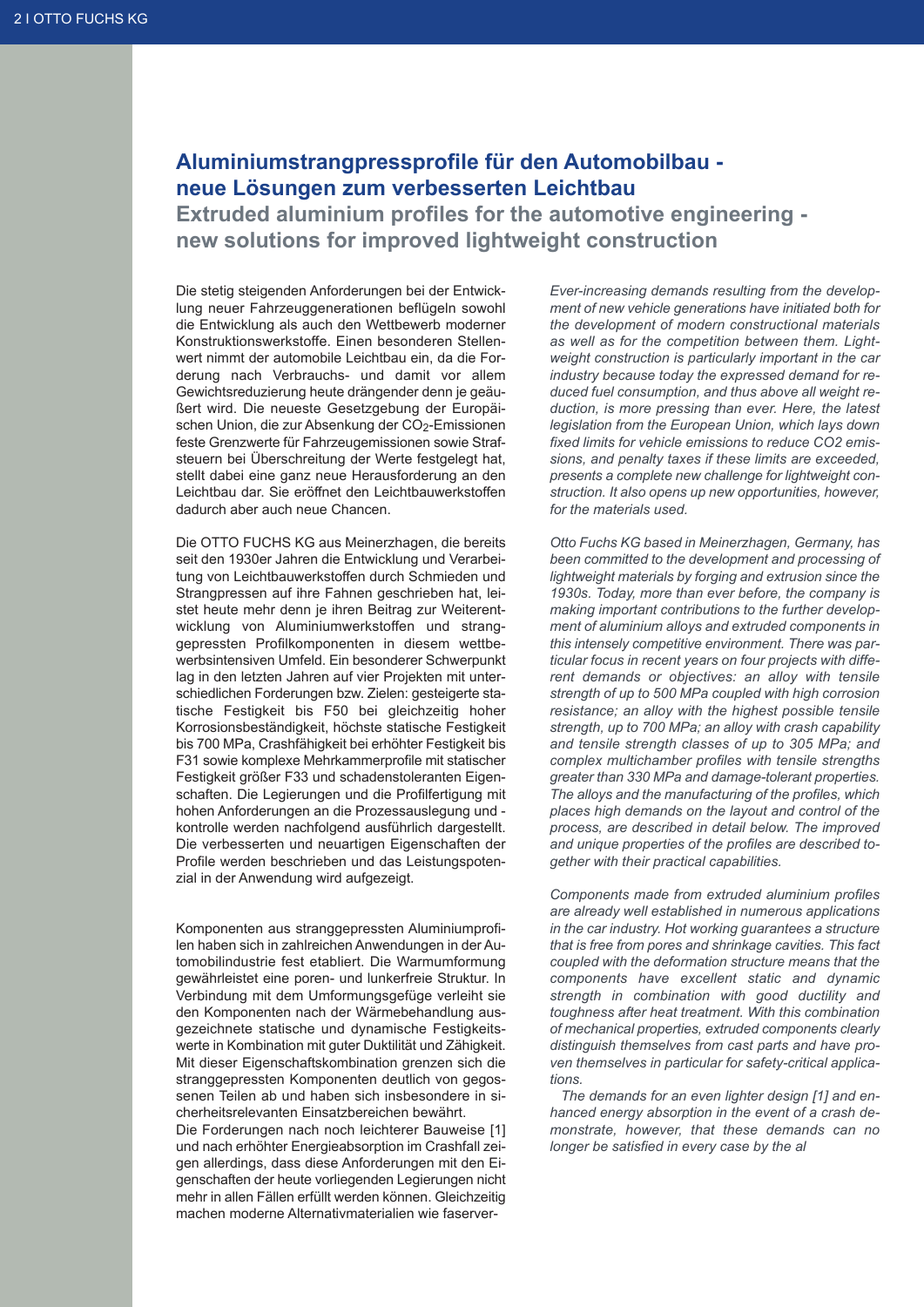

Abb. 1: Dehngrenze und Bruchdehnung der weiterenwickelten Legierungen im Vergleich zu herkömmlichen Knet- und Gusslegierungen (Werte der Knetlegierunen: L-Richtung von Profilen)

*Fig. 1: Yield strength and elongation at fracture of the newly developed alloys compared with conventional wrought and cast alloys (values for the wrought alloys: L-direction of profiles)*

stärkte Kunststoffe oder höchstfeste dünnwandige Stähle dem Leichtmetall Aluminium zunehmend Konkurrenz. Im Folgenden werden innovative legierungs- und verfahrenstechnische Entwick- lungen vorgestellt, die aufgrund der erzielten verbesserten Eigenschaften zeigen, dass auch für die nächste Fahrzeuggeneration Komponenten aus strang- gepressten Aluminiumprofilen die bestgeeignete Lösung sind. Als Ergebnis einer produktspezifischen Werkstoffentwicklung werden vier Beispiele vorgestellt, die sich im Vergleich zu den bisher vorliegenden Aluminiumwerkstoffen auszeichnen durch

- gesteigerte statische Festigkeit bis F50 und gleichzeitig hohe Korrosionsbeständigkeit (Fuchs-Legierung AS29)
- höchste statische Festigkeit bei Raumtemperatur (Fuchs-Legierung AZ86)
- Crashfähigkeit bei Festigkeiten bis F32 (Fuchs-Legie rungen AS03, AS81, AS47)
- verbesserte Pressbarkeit bei komplexen Mehrkam merprofilen mit statischer Festigkeit größer F33 und schadenstoleranten Eigenschaften (Fuchs-Legierungen AZ19, AZ20 und AZ16).

Zur Veranschaulichung sind die verschiedenen Legierungen mit ihren Dehngrenzen und Bruchdehnungen im Vergleich zu existierenden Knetlegierungen und Gusslegierungen in Abb. 1 dargestellt.

#### **Gesteigerte statische Festigkeit bis F50 bei hoher Korrosionsbeständigkeit**

Die Forderung nach vorgenannten Merkmalen liegt zum Beispiel für Profile von Lenkkomponenten (Abb. 2) vor. Zur schlankeren Dimensionierung sollen sie sich gegenüber der derzeitigen Ausführung durch circa zehn Prozent höhere Festigkeit auszeichnen, ohne dass die sicherheitsrelevanten Eigenschaften wie Duktilität, Korrosions- und Spannungsrisskorrosionsbeständigkeit und Temperaturbelastbarkeit beeinträchtigt werden.

Ausgangspunkt der Entwicklungen waren die bekannten Legierungen AlSi1MgMn und AlMg0,9Si0,9MnCu, die

*loys currently available. At the same time, modern alternative materials such as fibre-reinforced plastics or high-strength thin-gauge steels are posing an increasing threat to the light metal aluminium.*

*Subsequently, innovative alloy and process developments will be presented. The improvements in properties achieved show that components made from extruded aluminium profiles are also the right and most suitable solution for the next generation of vehicles. Four examples resulting from alloy-specific product development are presented; compared with the aluminium alloys previously used, these are characterised by*

- *• increased tensile of up to 500 MPA combined with high corrosion resistance (Fuchs AS29 alloy)*
- *• highest tensile strength at room temperature (Fuchs AZ86 alloy)*
- *• crash capability at tensile strength classes up to 305 MPa (Fuchs AS03, AS81 and AS47 alloys)*
- *• improved extrudability of complex multi-chamber profiles with tensile strength higher than 330 MPa and damage-tolerant properties (Fuchs AZ19, AZ20 and AZ16 alloys).*

*For illustration, the different alloys with their yield strengths and elongations to fracture are compared with existing wrought and cast alloys in Fig. 1.*

#### *Increase in tensile strength up to 500 MPa with high corrosion resistance*

*One example of the demand for the above-mentioned features are profiles for steering components (Fig. 2). They need to be about 10% stronger than the current design in order to reduce weight without loss in safetyrelevant properties, such as ductility, resistance to corrosion and stress corrosion cracking, and thermal stability.*

*The starting point for the development work were the well-known alloys AlSi1MgMn and AlMg0,9Si0,9MnCu, which are included under the designations EN AW-6082 and EN AW-6110A [1] in the latest edition of the*

*EN 573- 3 and EN 755-2 standards with tensile strengths up to 380 MPa.*

*By modifying the alloying content of the 6110A variant in combination with adjustments to the casting and extrusion process parameters, it was possible to achieve a further increase in strength, up to 490 MPa. This alloy has the company designation Fuchs AS29.*

*Typical strength values for two open profile variants* made from Fuchs AS29 alloy with wall thicknessen of 1.6 to 40 mm

Abb. 2: Profilsegment für Lenkungsteil

*Fig. 2: Profile segment for steering part*

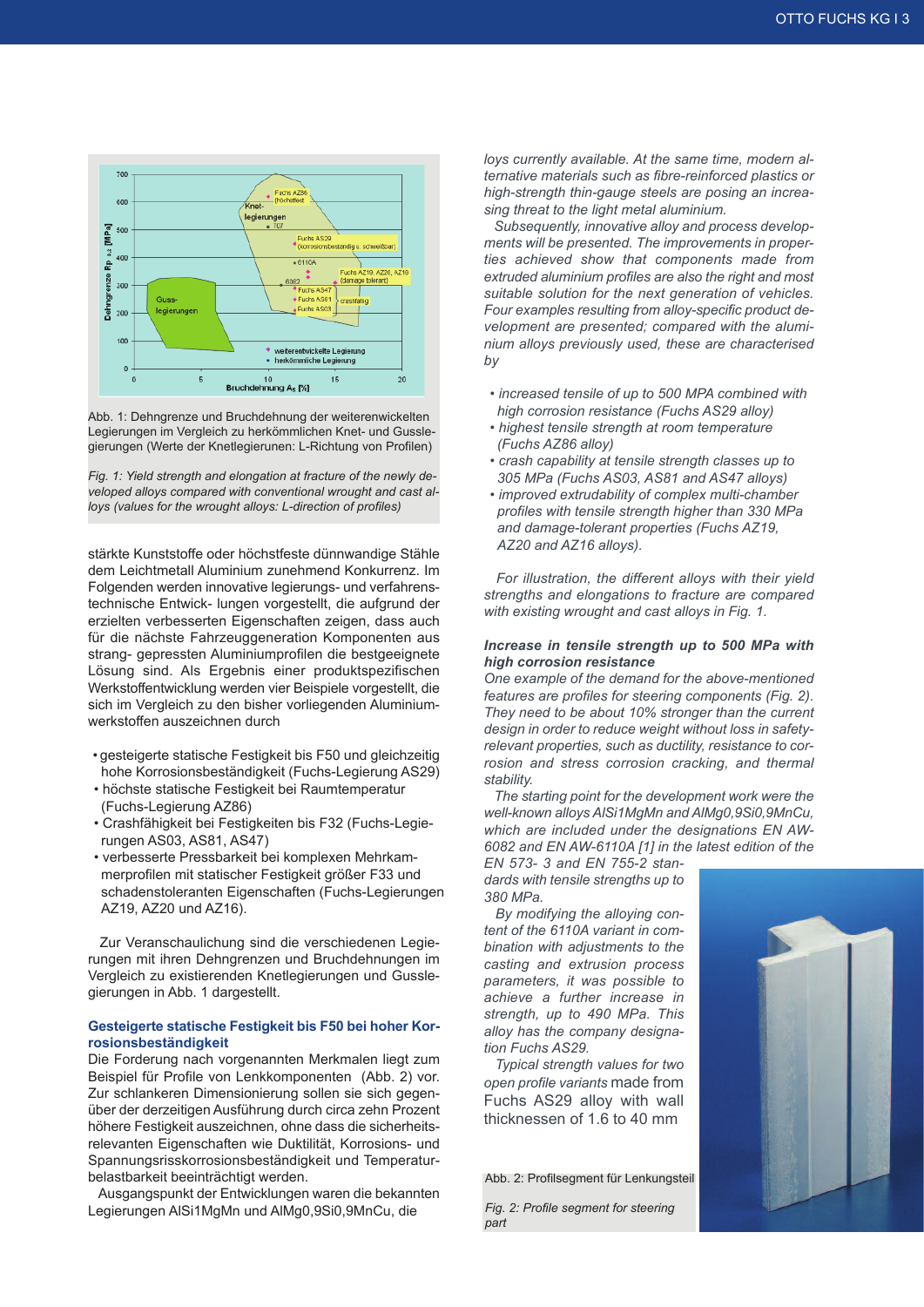

Abb. 3: Schwellerprofil für das AUDI TT Cabrio vor und nach Crashverformung *Fig. 3: Door sill profile for the AUDI TT convertible, before and ater crash deformation*

unter den Bezeichnungen EN AW-6082 und EN AW-6110A [1] in den neuesten Ausgaben der EN 573-3 und EN 755-2 für Festigkeitswerte bis F38 aufgeführt sind. Über eine neue Abstimmung der Legierungsgehalte in der Variante 6110A ist es in Verbindung mit einer Anpassung der gieß und presstechnischen Verfahrensparameter gelungen, eine weitere Festig- keitssteigerung auf F47 bis F49 zu erzielen. Die Legierung hat die Firmenbezeichnung "Fuchs AS29". Typische Festigkeitswerte von zwei offenen Profilvarianten in der Legierung Fuchs AS29 mit Wanddicken von 1,6 bis 40 mm sind in Tabelle 1 aufgelistet.

|          | $R_{p_{0,2}}$<br>(MPa) | $R_{m}$<br>(MPa) | $A_5$<br>(%) |
|----------|------------------------|------------------|--------------|
| Profil 1 | 478                    | 492              | 12,5         |
| Profil 2 | 449                    | 474              | 12,6         |

Tabelle 1: Typische Festigkeitswerte von zwei Profilvarianten mit Wanddicken von 1,6 bis 40 mm

Die höchsten Werte von F49 der Variante 1 resultieren aus einer nadelförmigen Kornform und der damit verbundenen Textur, während Variante 2 mit immerhin noch F47 eine um circa fünf Prozent niedrigere Festigkeit aufgrund der Textur aus einer plattenförmigen Kornform aufweist.

Im Salzsprühtest über 492 h nach DIN 50021 (5% Salzsprühnebel bei 33 °C) ist keinerlei Korrosionsangriff zu verzeichnen. Das heißt, die Legierung kann in gleicher Weise wie die 1995 unter der Firmenbezeichnung "Fuchs AS28" [2] eingeführte Variante 6110A ohne Korrosionsschutz eingesetzt werden.

Weiterhin erweist sich die Legierung bei Belastung mit 90 Prozent der Dehngrenze als absolut spannungsrisskorrosionsfest und dürfte für Lenkungskomponenten auch in ungeschützten Bereichen des Motorraums eine interessante Lösung zur schlankeren Gestaltung sein. Auch nahtfreie Rohre können aus der Legierung auf einer Dornpresse gefertigt werden.

Im Hinblick auf die Verarbeitung zu Strukturen können Profile aus der Legierung AS29 im Zustand T4 problemlos Kaltverformungen wie Biegen unterzogen werden sowie über Laserschweißen mit belastungsfä-

### *are listed in Table 1.*

|           | $R_{p0,2}$<br>(MPa) | $R_m$<br>(MPa) | $A_5$<br>(%) |
|-----------|---------------------|----------------|--------------|
| Profile 1 | 478                 | 492            | 12,5         |
| Profile 2 | 449                 | 474            | 12,6         |



*The highest tensile strength of 492 MPa for Profile 1 results from an acicular grain shape and the texture associated with it, whereas Profile 2 reveals lower tensile strength because of the texture of a plate-like grain shape, being about 5% lower but still with a tensile strength equivalent to the of 474 MPa.*

*No corrosive attack whatsoever was observed after 492 h in a salt spray test carried out in accordance with DIN 50021 (5% salt-spray fog at 33°C). This means that the alloy can be used without any additional corrosion protection in the same way as the 6110A variant, which was introduced in 1995 under the company designation Fuchs AS28 [2].*

*In addition, the alloy was completely resistant to stress corrosion cracking when loaded to 90% of the yield strength and could be an interesting solution for lightweight design of steering components even in the unprotected areas of the engine compartment. Seamless tubes can also be made from the alloy using a mandrel press.*

*With regard to fabrication of structures, profiles made from the AS29 alloy in the T4 temper can be subjected to cold working, such as bending without difficulty as well as joined by laser-beam welding to form structural elements with welds that can carry loads (already introduced into series production at Airbus for the airframe structure).*

# *Highest static tensile strength*

*The AlZnMgCu type high strength aluminium alloys have been the basic alloys for use in aircraft construction for years. Only small amounts are used in cars because they need to be surface treated in order to provide protection against corrosion by moisture. But in the dry environment of the passenger compartment, such as for the steering lock or seat belt lock, they can withstand the high loads without being exposed to a corrosive environment for a prolonged period.*

*The strength potential of this type of alloy is not exhausted by typical alloys like 7075 as a further development at OTTO FUCHS has shown.*

*The approaches adopted were [3]*

*• an increase in the alloy content up to the limit*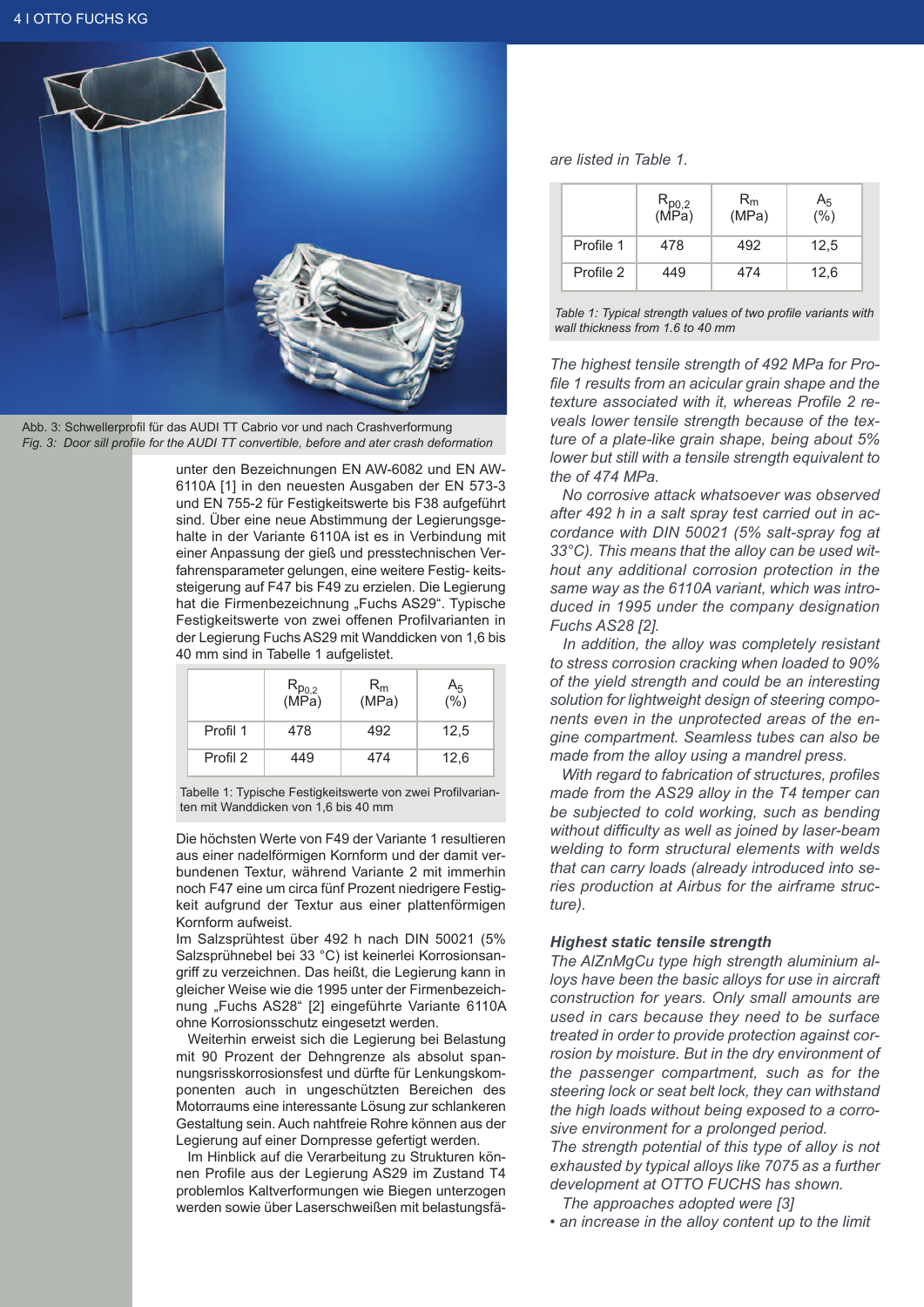higen Schweißnähten zu Strukturelementen gefügt werden (in Serie bereits bei Airbus für die Flugzeugzellenstruktur eingeführt).

#### **Höchste statische Festigkeit**

Die hochfesten Aluminiumlegierungen vom Typ AlZnMgCu sind seit Jahren die Basislegierung im Flug- zeugbau. Im Automobil werden nur kleine Mengen eingesetzt, da sie zum Schutz vor Korrosion bei Feuchtigkeit oberflächengeschützt werden müssen. Aber in trockener Umgebung im Fahrgastraum, wie beim Lenkschloss oder Gurtschloss, können sie die hohen Kräfte aufnehmen, ohne dabei dauerhaft einer korrosiven Umgebung ausgesetzt zu sein. Dass mit der derzeit üblichen Legierung 7075 das Festigkeitspotenzial nicht erschöpft ist, wurde mit der Weiterentwicklung einer AlZnMgCu-Legierung gezeigt. Lösungsansätze [3] waren

• Anhebung des Legierungsgehaltes bis an die Löslichkeitsgrenze im festen Zustand bzw. an die Grenze der Gießbarkeit

• legierungsgerechte Pressparameter und -verfahren zur Entwicklung der geforderten Eigenschaften sowie angepasste Wärmebehandlungsparameter zur Einstellung der geforderten Eigenschaften.

Die vorgenannte Anforderungen wurden für offene Profile mit Wanddicken von 1,6 mm bis 50 mm als auch für nahtfreie Rohre umgesetzt. Die Tabelle 2 zeigt den mit vorgenannter Entwicklung erzielten Festigkeitsgewinn – die Legierung hat die Firmenbezeichnung "Fuchs AZ86" – in Form von typischen Ist-Werten und der garantierten Mindestwerte im Vergleich zur herkömmlichen Legierung 7075. Aufgelistet sind typische Festigkeitseigenschaften von zwei Profilen mit Wanddicken von 1,6 mm (Profil 1) und 38 mm (Profil 2) sowie eines Rohrs.

Die Legierung AZ86 zeichnet sich demnach gegenüber 7075 durch mindestens 15 Prozent höhere Festigkeitswerte aus. Eine zweistufig ausgelegte Warmaushärtung verleiht ihr zudem im Unterschied zur einstufig ausgehärteten 7075 mit größer 400 MPa eine hohe Spannungsrisskorrosionsbeständigkeit.

Durch die erhöhte Festigkeit können die Komponenten im Vergleich zu solchen aus der herkömmlichen Legierung 7075 um bis zu 10 Prozent leichter ausgelegt werden. Während die Anwendung in Automobilkomponenten noch am Anfang steht, wird dieser Vorteil zum Beispiel bei hoch-

 *of solid solubility or the limit of castability • alloy-relevant extrusion parameters and proces ses for developing the required properties as well as adjustment of the heat treatment para meters to obtain the required properties.*

*The above-mentioned requirements were fulfilled for open profiles with wall thicknesses from 1.6 to 50 mm as well as for seamless tube. Table 2 shows the strength improvement achieved by the above-mentioned development – the alloy has the company designation Fuchs AZ86 – in the form of typical actual values and the guaranteed minimum values compared with the conventional 7075 alloy. Typical strength properties are shown for two profiles with wall thicknesses of 1.6 mm (Profile 1) and 38 mm (Profile 2) as well as for a tube.*

*According to this, the AZ86 alloy exhibits an at least 15% higher strength than 7075. In addition, a twostage artificial ageing treatment gives a high resistance to stress corrosion cracking in excess of 400 MPa, in contrast to the single-stage age hardened 7075.*

*Thanks to the increased tensile strength, components can be designed to be 10% lighter than those made from conventional 7075 alloy. Although the use of this alloy in car components is still in its infancy, this benefit is increasingly being used, for example, in highgrade sports equipment such as bicycle parts.*

#### *Crash capability at tensile strengths up to classes of 305 MPa*

*In addition to making multi-chamber profiles from conventional 6000-series alloys for use in car making, Otto Fuchs started development on special 'crash alloys'. In 2004 Audi, the car producer, required profiles made from this type of alloy to be capable of being compressed to a third of their original length when subjected to uniform loading. The company became a supplier of structural profiles for use in the car body four years ago with a Fuchs AS03 variant, which is characterised by the F22 temper or C20 classification (see Table 3). Fig. 3 illustrates what is required in the case of a crash using as an example a door sill profile made from Fuchs AS03 alloy for the Audi TT convertible, shown before and after crash loading.*

*The demands for crash-relevant alloys with higher strength have grown with the development of new car*

| Legierung<br>Alloy            | Zustand<br>Temper | $R_{p0,2}$<br>(MPa) | $R_{m}$<br>(MPa) | A <sub>5</sub><br>(%) | SRK/SCC<br>(MPa) | Korrosionsanfälligkeit<br>Susceptibility to corrosion |
|-------------------------------|-------------------|---------------------|------------------|-----------------------|------------------|-------------------------------------------------------|
| 7075 (Soll/nominal)           | T6                | >485                | > 540            |                       |                  | mittel / average                                      |
| Fuchs AZ86 (Soll/nominal)     | T76511            | > 570               | >620             | 7                     | >400             | mittel / average                                      |
| Fuchs AZ86 (Profil1/profile1) | T76511            | 611                 | 646              | 11                    | >400             | mittel / average                                      |
| Fuchs AZ86 (Profil2/profile2) | T76511            | 642                 | 682              | 10                    | >400             | mittel / average                                      |
| Fuchs AZ86 (Rohr/tube)        | T76511            | 605                 | 643              | 10                    | >400             | mittel / average                                      |

Tab. 2: Soll- und Ist-Werte von Profilen aus Fuchs AZ86 mit 1,6 mm bis 38 mm Wanddicke im Vergleich zu Profilen aus der herrkömmlichen Legierung 7075

Fig. 3: Nominal and actual values for profiles made from Fuchs AZ86 with wall thicknesses from 1.6 to 38 mm compared with profi*les made from the conventional 7075 alloy*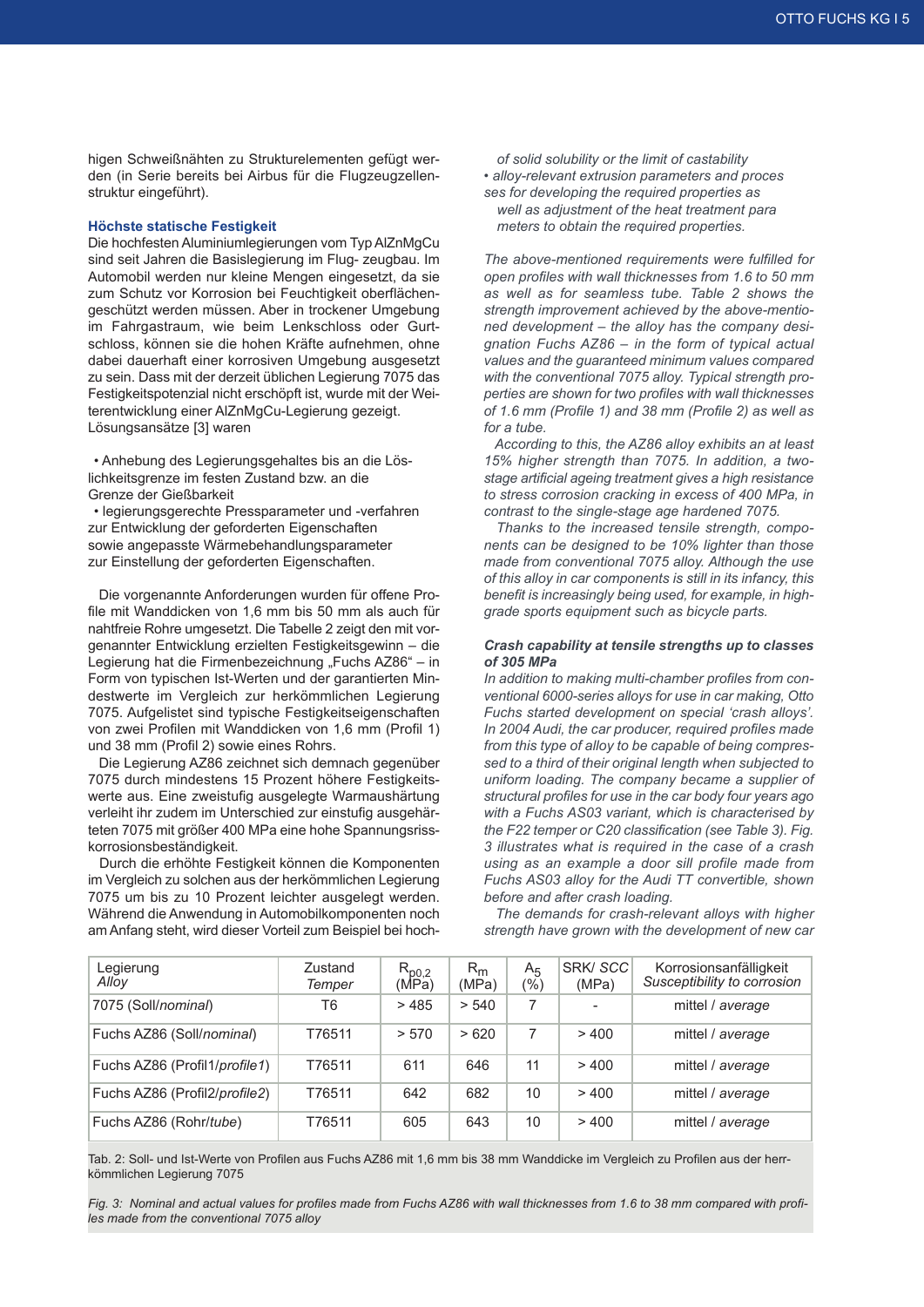wertigem Sportgerät wie Fahrradkomponenten immer mehr genutzt.

#### **Crashfähigkeit bei Festigkeiten bis F32**

In Ergänzung zu Mehrkammerprofilen aus konventionellen 6000er-Legierungen für den Automobilbau hat OTTO FUCHS im Jahr 2004 die Entwicklung von besonderen "Crashlegierungen" aufgenommen. Der Autohersteller Audi fordert von Profilen aus diesem Legierungstyp, dass sie sich unter gleichmäßiger Kraftaufnahme auf ein Drittel ihrer ursprünglichen Länge stauchen lassen. Mit einer Variante "Fuchs AS03", die sich durch F22 bzw. C20 (s. Tab. 3) auszeichnet, wurde man vor vier Jahren Serienlieferant für Strukturprofile im Anwendungsbereich Karosse-

#### *models in recent years [4].*

*Starting with the AS03 variant, constitutional diagram calculations were carried out to create the basis for additional alloy compositions, numerous variants of which were cast on a real scale in an in-house pilotcasting facility. The new compositions made it necessary to modify and optimise the parameters for homogenisation, extrusion and heat treatment in several test runs. This resulted in two additional alloys with the designations Fuchs AS81 and Fuchs AS47, each of which distinguished itself in the required crash behaviour, with 40 MPa higher strength in each case.*

*The nominal values required and typical actual values for multi-chamber profiles made from the three currently available variants of the 'crash' family of al-*

| Legierung / Zustand<br>Alloy / temper | Klasse <sup>1</sup><br>Class <sup>1</sup> | $R_{p0,2}$<br>(MPa) | $R_{m}$<br>(MPa) | $A_5$<br>$(\%)$ |
|---------------------------------------|-------------------------------------------|---------------------|------------------|-----------------|
| AS 03.92/AS 81.74 (Soll/nominal)      | C <sub>20</sub>                           | $200 - 240$         | $\geq 220$       | $\geq$ 11       |
| AS 81.90 (Soll/nominal)               | C <sub>24</sub>                           | 241 - 280           | $\geq 260$       | $\geq 10$       |
| AS 47.90 (typisch/typical)            | C <sub>28</sub>                           | 281 - 330           | $\geq 305$       | $\geq 10$       |
| AS 03.92 (typisch/typical)            | C <sub>20</sub>                           | 229                 | 250              | 12.5            |
| AS 81.90 (typisch/typical)            | C <sub>24</sub>                           | 267                 | 299              | 13.3            |
| AS 47.90 (typisch/typical)            | C <sub>28</sub>                           | 304                 | 339              | 14.1            |

*loys are listed in Table 3. Further variants with higher tensile strength are under development.*

*In addition to the tensile strength and crash properties shown, the alloys have to exhibit good thermal stability. In view of the painting process used, the tensile strength has to exhibit short-term thermal stability for more than 1 hour at 205°C. Further-*

Klassifikation nach AUDI-Norm [5]

Classification according AUDI standard [5]

Tabelle 3: Normvorgaben der Firma AUDI und Ist-Werte von Profilen aus Fuchs-Crashlegierungen *Table 3: AUDI specification and actual values for profiles made from Fuchs crash alloys*

rie. Die für den Crashfall geforderte Eigenschaft zeigt anschaulich Abbildung 3 am Beispiel eines Schwellerprofils für das Audi TT Cabrio aus der Legierung Fuchs AS03 vor und nach einer Crashbelastung.

Mit der Entwicklung neuer Fahrzeugmodelle sind in den letzten Jahren [4] auch die Anforderungen an crashrelevante Legierungen in Richtung höherer Festigkeitswerte gestiegen.

Ausgehend von der Variante AS03 wurde über konstitutionelle Berechnungen die Basis für weitere Legierungszusammensetzungen geschaffen, die in zahlreichen Varianten auf der hauseigenen Versuchsgießanlage im Realmaßstab abgegossen wurden. Die neuen Zusammensetzungen machten es erforderlich, die Homogenisierungs-, Press- und Wärmebehandlungsparameter in mehreren Versuchsläufen anzupassen und zu optimieren. Es entstanden zwei weitere Legierungen mit der Bezeichnung "Fuchs AS81" und "Fuchs AS47", die sich bei gefordertem Crashverhalten durch jeweils 40 MPa höhere Festigkeit auszeichnen.

Die geforderten Soll-Werte und typischen Ist-Werte von Mehrkammerprofilen aus den bis jetzt vorliegenden drei Varianten der "Crash"-Legierungsfamilie sind in Tabelle 3 aufgelistet. Weitere Varianten mit höherer Festigkeit sind in der Entwicklung.

Über die dargestellten Festigkeitsund Crasheigenschaften hinaus müssen die Legierungen eine gute Wärmestabilität aufweisen. Im Hinblick auf den Lak*more, it also has to exhibit long-term thermal stability for more than 1000 hours at 150°C. All of these requirements are satisfied by the profiles listed in the table.*

*Achieving the above-mentioned properties requires maintaining the tightest possible process windows during extrusion: beginning with the billet temperature through to cooling down the extruded profile on the run-out table with spray cooling whose rate of heat extraction is adjusted precisely to the profile. This could not be achieved with conventional cooling and required investment in a forced air/water spray cooling system whose jets can be controlled individually. Being able to regulate the cooling rate over a wide range is necessary to fulfil the conflicting requirements for good crash behaviour as a result rapid cooling and high stability of the typically complex multi-chamber profiles by means of uniform gentle cooling. For particularly thingauge designs with a large circumscribing circle, a process window was found for the AS81 alloy that allowed the required properties for Class C20 to be obtained with moderate air cooling on the run-out.*

*The above-mentioned development provided the prerequisites for enabling profiles to be produced in a broad variety of shapes. Thus, amongst other things, Otto Fuchs supplies 36 different profiles for the Audi R8 sports car.*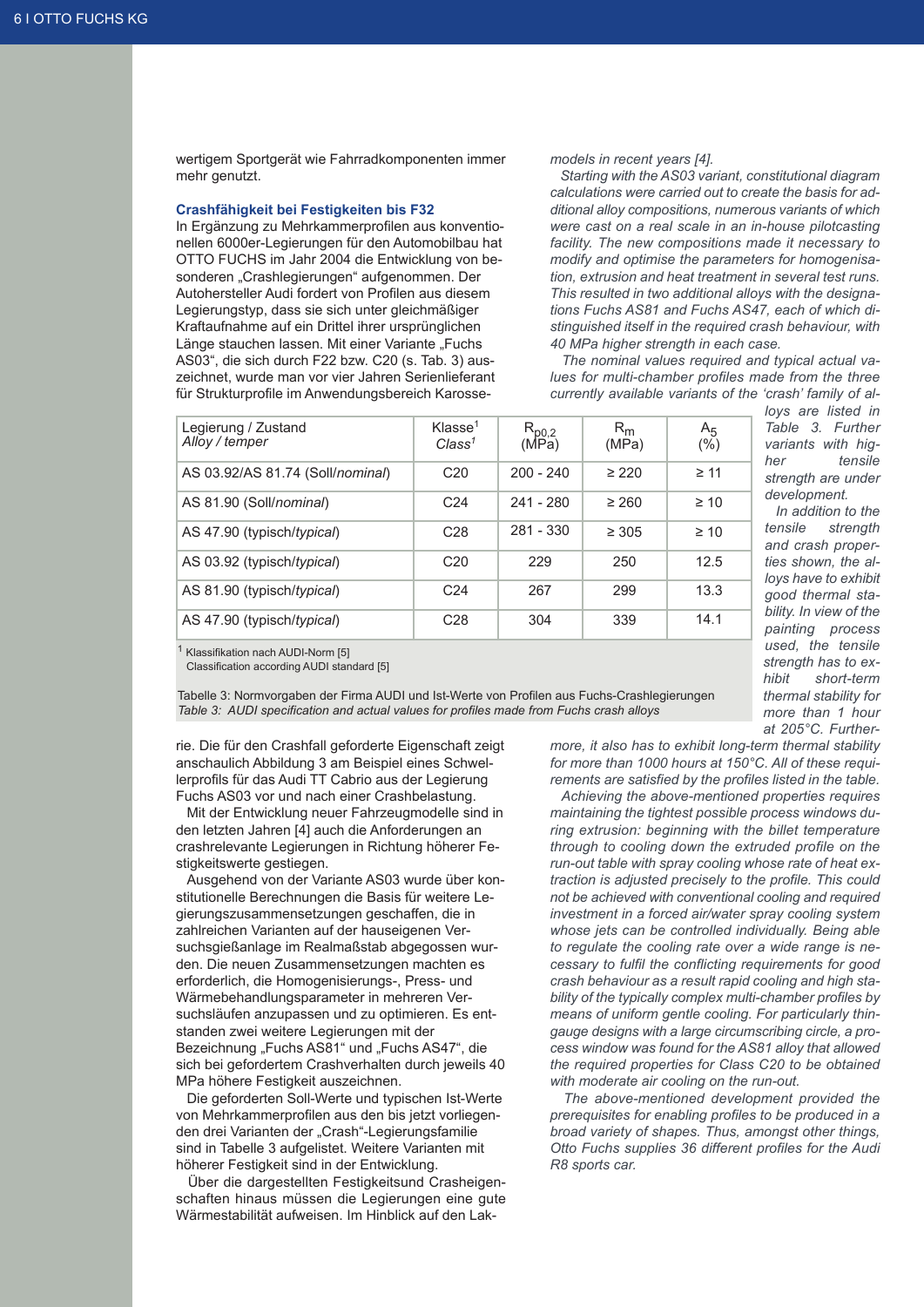-kiervorgang wird eine Kurzzeitwärmestabilität der Festigkeit über 1 Stunde bei 205 °C verlangt. Weiterhin wird eine Langzeittemperaturstabilität der Festigkeit über 1.000 Stunden bei 150 °C gefordert. Alle Forderungen werden von den in der Tabelle aufgelisteten Profilen erfüllt.

Die Einstellung der vorgenannten Eigenschaften erfordert die Einhaltung engster Verfahrensfenster beim Strangpressen: beginnend mit der Bolzentemperatur bis hin zur Abkühlung des Stranges aus der Presshitze auf dem Auslauf durch eine in der Wärmeabfuhr exakt an das Profil angepasste Sprühkühlung. Dies war mit der herkömmlichen Abkühlung nicht umzusetzen, sondern erforderte die Investition in eine Intensivluft-/Wassersprühkühlung, deren Düsen einzeln angesteuert werden können. Die in weiten Grenzen regelbare Abkühlgeschwindigkeit ist erforderlich, um den gegenläufigen Forderungen nach gutem Crashverhalten durch schnelle Abkühlung und nach hoher Formstabilität der typischerweise komplexen Mehrkammerprofile durch gleichmäßig milde Abkühlung nachzukommen. Für besonders dünnwandige Ausführungen mit großem umschriebenem Kreis wurde für die Legierung AS81 ein Verfahrensfenster gefunden, die geforderten Eigenschaften für die Klasse C20 auch mit einer moderaten Luftabkühlung auf dem Auslauf einzustellen. Über die vorgenannte Entwicklung wurden die Voraussetzungen für die Machbarkeit von Profilen in einer weiten Formenvielfalt geschaffen. So liefert OTTO FUCHS unter anderem 36 Profile für den Sportwagen Audi R8.

#### **Komplexe Mehrkammerprofile mit verbesserter Verpressbarkeit und hoher Festigkeit / Duktilität**

In einem weiteren Projekt wurden die Legierungen Fuchs AZ14 (7020 bzw. 7005) im Hinblick auf verbesserte Verarbeitungseigenschaften und höhere Duktilität optimiert. Die vorgenannten Legierungen werden bevorzugt in geschweißten Strukturen eingesetzt, da sie nach dem Schweißen wieder auf hohe Festigkeit aushärten. Bei Verarbeitung durch Strangpressen stellte sich die hohe Formänderungsfestigkeit als Handicap für die Fertigung von Mehrkammerhohlprofilen dar.

Als Lösungsansatz wurden systematisch die Gehalte der Legierungselemente modifiziert, die Homogenisierungsparameter angepasst und die Pressparameter optimiert.

Ergebnis sind neben Fuchs AZ14 (7020) drei weitere Legierungsvarianten unter der Bezeichnung Fuchs AZ20 (F35), AZ19 (F33) und AZ16 (F38), die profilspezifisch eingesetzt werden, zum Beispiel AZ19 für Mehrkammerhohlprofile (Abb. 4) mit kleinen Wanddicken, wobei gerade diese Legierungsvariante sich im Zustand T6 durch ausgesprochen hohe Duktilitätswerte von > 14% auszeichnet.

Die Legierungen AZ20 und AZ16 werden aufgrund ihrer Eigenschaftscharakteristik im Fahrzeug für hoch belastete Mehrkammerführungsprofile wie den Überrollschutz in Cabrios, den Seitenaufprallträger, den Stoßfänger und auch andere hoch belastete Komponenten im Innenraum eingesetzt. Die genannten Legierungen können wegen fehlender Hochtemperaturstabilität nicht klassisch lackiert werden. Wegen der hohen Korrosionsbeständigkeit können sie jedoch ohne Oberflächenschutz verbaut werden.

#### *Complex multi-chamber profiles with improved extrudability and high strength / ductility*

*In another project, Fuchs AZ14 alloys (7020 or 7005) were optimised with respect to improved processing properties and higher ductility. The above-mentioned alloys are used preferentially in welded structures because ageing after welding results in a high tensile strength.*

*The high flow stress of the alloys is a handicap to producing multi-chamber hollow profiles using extrusion.*

*In order to solve this problem, the alloying element contents were systematically modified, the homogenisation parameters were adjusted accordingly and the extrusion parameters were optimised.*

*In addition to Fuchs AZ14 (7020), this resulted in three additional alloy variants – designated Fuchs AZ20 (F35), AZ19 (F33) and AZ16 (F38) – that can be used as profiles, for example AZ19 for multi-chamber hollow profiles (Fig. 4) with small wall thicknesses, whereby in the T6 temper this alloy variant excels with its particularly high ductility of > 14%.*

*Because of their characteristic properties, the AZ20 and AZ16 alloys are used in vehicles for highly stressed multi-chamber guide profiles such as rollover protection in convertibles (Fig. 5), side impact supports (Fig. 6), bumpers as well as other highly stressed components in the vehicle interior. The alloys mentioned cannot be painted in the usual manner because they lack the necessary high-temperature stability. However, because of their high corrosion resistance, they can be used without any additional surface protection*



Abb. 4: Komplexes Mehrkammerprofil aus der Legierung Fuchs AZ19 mit  $R_{p0.2}$  ≥ 290 MPA,  $R_m$  ≥ 330 MPA und  $A_5$  ≥ 14%

*Fig. 4: Complex multi-chamber profile made from Fuchs AZ19 mit Rp0,2 ≥* 290 *MPA,*  $R_m$  ≥ 330 *MPA* and  $A_5$  ≥ 14%